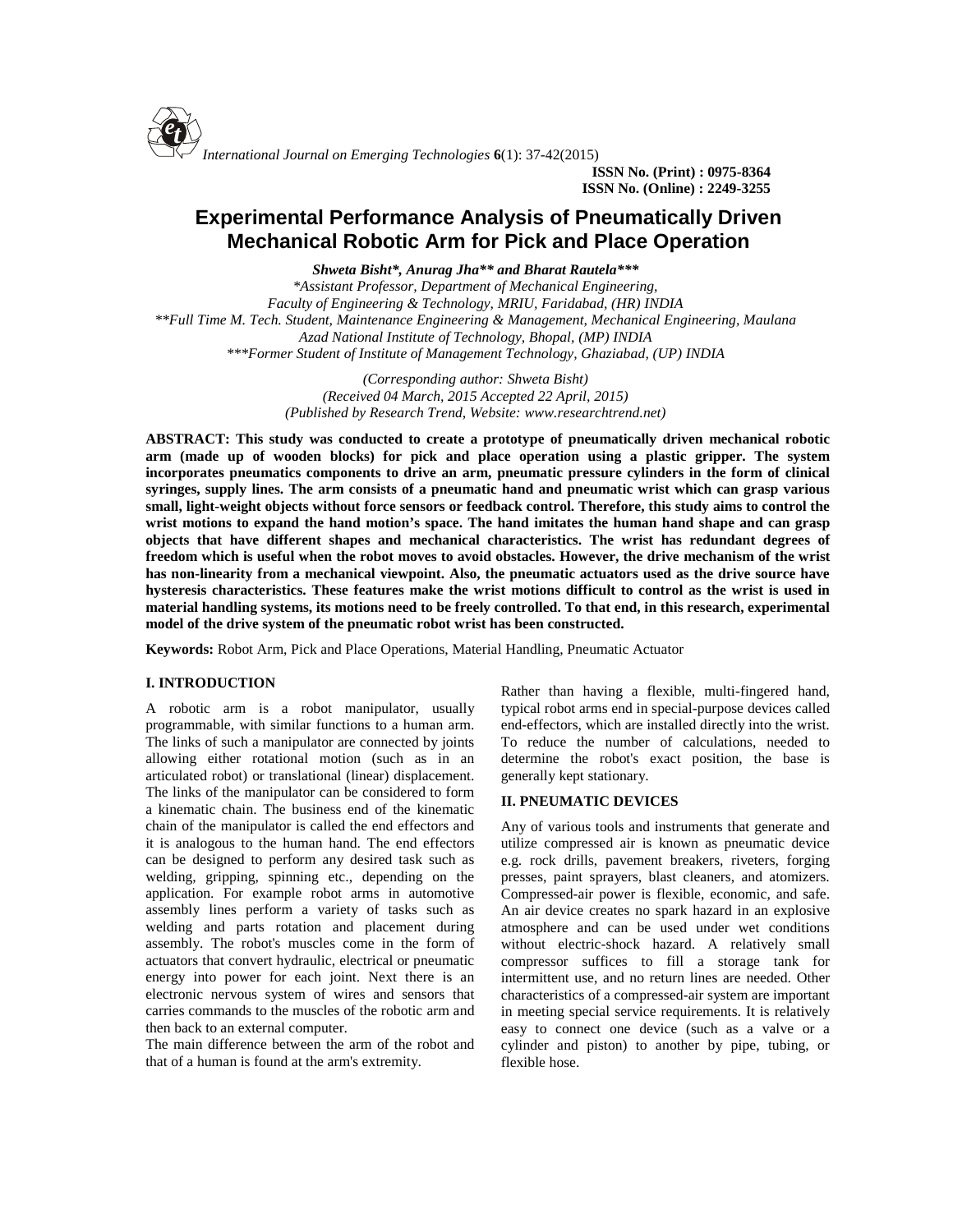Many actions can be driven by a simple manipulation of valves. The motion of an actuating piston in a cylinder can be changed quickly and in small steps with practically no shock. An air system can provide great flexibility in speed and motion control. Relief valves are easily arranged to protect a system and avoid damage. Control of operations is simple, efficient, and centralized. In general, air systems have relatively few moving parts, contributing to high reliability and low maintenance costs.

### *A. Major types of pneumatic devices*

Air compressors and pneumatic tools constitute the principal classes of pneumatic devices. Other kinds of apparatus that make use of compressed air are paint spray equipment, pneumatic tubes for conveying materials, and train brake systems. An air compressor is a power-driven machine for compressing air from some initial intake pressure (usually atmospheric) to a higher pressure. Compressors (as well as other fluid machines) can be classified into two main types, depending on the air or fluid action: (1) the positive-displacement type and (2) the velocity, or dynamic, type.

In the positive-displacement, or static-pressure, type, the characteristic action is a volumetric change or displacement action. Successive volumes of air are confined within a closed space, and the pressure is increased by reducing the volume of the space. In the simple hand tire pump, pressure is developed by moving a piston in a cylinder. The positive displacement type may be subdivided into reciprocating (back-and-forth straight-line motion) and rotary (motion in a circular path) compressors. In a positive displacement machine, neglecting leakage, the volume rate of flow (cubic feet per second) through the compressor is essentially constant over a wide range of discharge pressures.

The dynamic type of compressor may be subdivided into the centrifugal type (with flow through a rotating runner or rotor primarily in a radial direction), the axialflow type (with flow through a runner primarily in a direction parallel to the axis of rotation), and the fluidjet type.

Pneumatic tools can be separated into two broad categories on the basis of the driving method: rotor and reciprocating piston. Both kinds are known as air motors. A rotating type of compressor, operating in reverse, serves as one type of motor. Compressed air enters the housing, pushes on the vanes, and rotates a central shaft or spindle. A drill, grinding wheel, or other device is fastened to the spindle. A reciprocating-piston compressor, operating in reverse, also functions as a motor. Compressed air enters the cylinder, expands, and forces the piston to move. The return stroke may be actuated by compressed air on the other side of the piston or by spring action. A tool, such as a riveting hammer, may be connected to the reciprocating piston.

Pneumatic tools are normally supplied with compressed air at about 90 psig (pounds per square inch gauge).

With compressed air as the power source, tools have been designed that are relatively lightweight, compact, portable, and easy to operate, and free from electrical shock and spark hazards. In underwater operations, compressed air prevents water from entering the air motor.

Pneumatic tools can also be divided into two groups according to the type of tools: portable tools and rock drills. Portable pneumatic tools include abrasive devices (e.g., grinders, buffers, and sanders), drills, reamers, tappers, stud setters, screwdrivers, nut setters, shears, wrenches, and impact tools. They are normally powered by a rotary-vane type of air motor. Operating speeds can be varied by throttling the air to the motor. Air motors do not become hot when overloaded; they will stand repeated stalling and rapid reversals without damage. Grinders feature air motors, which are typical for this class of device.

Portable tools also include chipping hammers and air hoists. Pneumatic chipping hammers contain an air operated piston that delivers successive blows to a chisel or forming tool at the end of the hammer. The valve type of tool has a separate mechanism to control the airflow to the piston, thus allowing the operator to control the speed and force of the blows. In a compression riveter the compression or squeezing action, on the rivet is obtained from an air piston connected to a cam, wedge, or toggle. A yoke riveter has an air-operated clamp or vise that holds the work in place; the yoke absorbs the hammering action and thus reduces operator fatigue. Hoists operated by compressed air are employed in operations requiring accurate control of lifting or lowering speeds. In most cases, they are used outdoors and under conditions in which corrosive fumes, explosive gases, or inflammable fluids are present.

There are also various portable specialty tools, such as concrete vibrators, countersinking tools, spike drivers, paint mixers, air cranking motors, railway roadbed tampers, valve grinders, reciprocating filing machines, and shank grinders.

Rock drills are used for mining and rock excavation. An example of such a pneumatic tool is the hammer drill, or percussion hammer, which is composed of a piston and a drill made of high-carbon steel. The drill is held loosely in a chuck at the end of the cylinder and is struck by rapid blows from the freely moving piston. For downward-sloping holes, some means must be provided for removing drill cuttings, dust, and sludge. A hollow drill is usually used, and water or air is passed through it to remove the cuttings and cool the drill bit. Another kind of rock drill, called the drifter drill, is used for horizontal holes in mining operations and tunnel driving.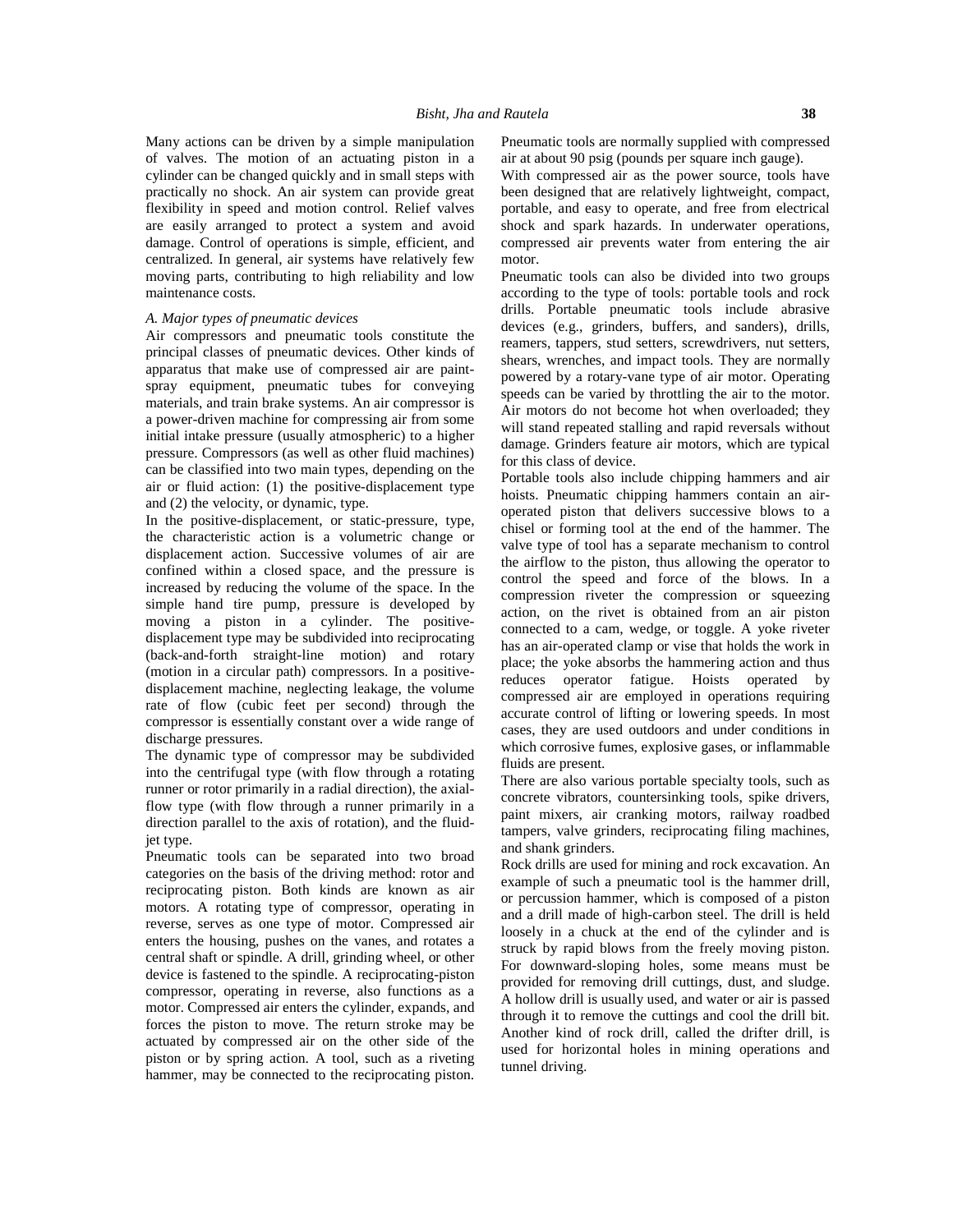It is mounted on some type of rig or frame and is mechanically fed into the work. Stopper drills are used primarily on up-hole or overhead drilling because of the automatic-feed characteristics. The usual stopper is a hammer drill with a self-rotating drill bit and an automatic feed by means of an air piston. Large air operated earth drills, mounted on motor trucks on trailers, are utilized for digging water wells and blast holes for quarry operations. A high-capacity compressor provides air not only to power the drill tool but also to raise the tools in the hole and to remove drill cuttings from the hole. Such machines are used to advantage in areas where surface water supplies are insufficient to provide the drilling fluid needed for standard rotary and cable-tool well-drilling machines.

Hand-operated pneumatic paving breakers usually use solid steel drills and are not equipped for automatic rotation. One type of tool is valve-actuated, another is valve less. Heavy machines of about 80 pounds (36 kg) are used to break concrete pavement, foundations, and boulders. Medium breakers, weighing about 50 to 70 pounds (23 to 32 kg), are employed when breaking light concrete floors, macadam, and frozen ground. Light tools, weighing less than 50 pounds, are used to break floors, paving, and masonry walls. Heavy and medium weight breakers can be adapted for driving spikes.

Compressed air is a good vehicle for conveying a paint spray. In a spray gun, the paint (e.g., lacquer, enamel, or plastic coating) is atomized and mixed with compressed air. The principle of operation is similar to that of the jet compressor, with the compressed air serving as the motive fluid to draw the paint into the mixing area. Spray painting usually implies covering relatively large surfaces, such as a building. The term airbrush, by contrast, implies a device for developing a fine, small diameter spray of paint, protective coating, or liquid color. The airbrush can be a pencil-shaped atomizer used for a variety of much more detailed activities such as shading drawings and retouching photographs.

Pneumatic conveyers are used in various applications for handling materials. In a pressure system the outlet of the compressor leads into the inlet of the conveyer system. In a vacuum system the compressor inlet is at the end of the system. The air-pressure difference across the system depends on the material to be handled. In many places, mail is transferred from one site to another by pneumatic transport capsules in tubes. All sorts of materials may be conveyed by pneumatic systems, from ashes and cement to frozen foods, minerals, nuts, and seeds. Pneumatic handling is safe, fast, clean, automatic, and flexible.

Certain recently developed vehicles are supported by a cushion of air. The most successful of these air-cushion vehicles (ACVs) is the British-made Hovercraft. It is used commercially as a passenger- and car-carrying ferry; a number of them ply the English Channel. Experimental "tracked skimmers" (air-cushion trains) are under development in a number of countries, but they are not yet used commercially to any great extent. In the planning of many city transit systems, consideration is being given to air-cushion vehicles capable of speeds up to 300 miles (480 km) per hour. Other specialized forms of air-cushion vehicles have been designed for use over rough terrain—such as that Arctic regions—and for other uncommon applications.

Brakes on trains and most buses and large trucks are operated by air pressure. A piston rod from an air cylinder exerts force on the braking device. On railroad cars the air-brake system includes a compressor, pneumatic valves, regulators, piping, reservoir, and other accessories. There are levers, cylinders, and other rigging to apply forces to the brake shoe, which bear directly on the rim of the wheel. Various automatic control safety arrangements assure a definite braking action should some malfunction develop.

**Pascal's Principle:** also called Pascal's Law, in fluid (gas or liquid) mechanics, statement that in a fluid at rest in a closed container a pressure change in one part is transmitted without loss to every portion of the fluid and to the walls of the container. Pressure is equal to the force divided by the area on which it acts. According to Pascal's principle, in a hydraulic system a pressure exerted on a piston produces an equal increase in pressure on another piston in the system. If the second piston has an area ten times that of the first, the force on the second piston is ten times greater, though the pressure is the same as that on the first piston. This effect is exemplified by the hydraulic press, based on Pascal's principle, which is utilized in such applications as hydraulic brakes. Pascal also discovered that the pressure at a point in a fluid at rest is the same in all directions; the pressure would be the same on all planes passing through a specific point. This fact is also known as Pascal's principle.

#### **III. WORKING OF THE MODEL**

The shown model of the robotic arm consists of a robotic arm designed so as to control the movements through pneumatic pressure cylinders connected to it. The supply of air pressure is given through an air supply unit consisting of four cylinders supplying the pressure individually to every cylinder connected to the joints.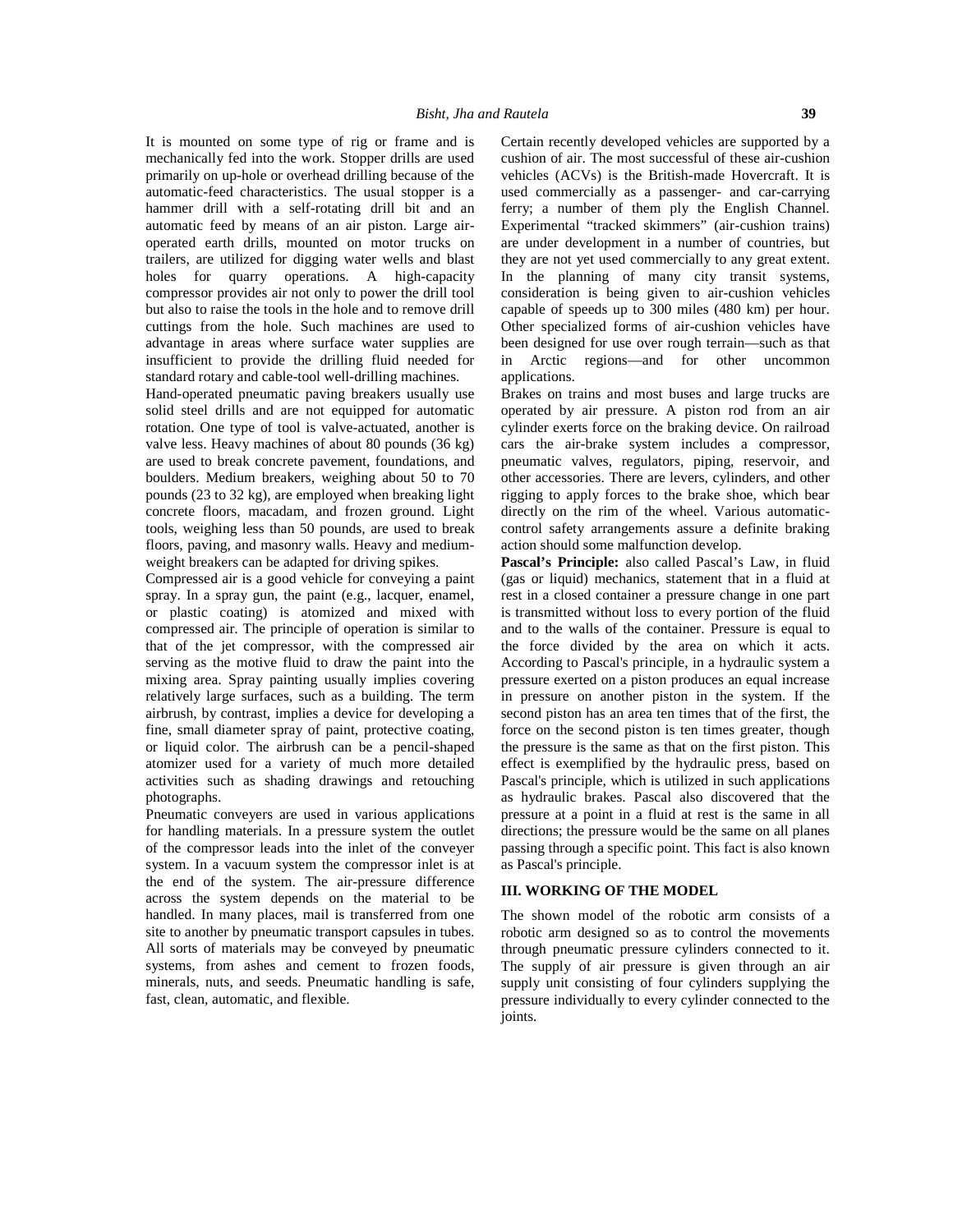

The shown robotic arm works through the pneumatic pressure supplied to the actuators by the cylinders 1, 2, 3 & 4.

(i) The air pressure of the cylinder 1 causes the motion of the end effectors, i.e. the gripper in this case by the supply of the air pressure to the actuator through the supply lines. The inward motion of the piston of the actuator causes the opening of the gripper and outward piston movement causes closing of the gripper.

(ii) The air pressure of the cylinder 2 causes the motion of the arm holding the end effectors up or down by the supply of the air pressure to the actuator through the supply lines. The inward motion of the piston of the actuator causes the lifting of the arm and outward piston movement causes downward motion of the arm.

(iii) The air pressure of the cylinder 3 causes the motion of the whole of the robotic arm up or down by the supply of the air pressure to the actuator through the supply lines. The inward motion of the piston of the actuator causes the downward motion of the body and outward piston movement causes lifting of the body.

(iv) The air pressure of the cylinder 4 causes the revolute motion of the robotic arm by the supply of the

air pressure to the actuator through the supply lines. The inward motion of the piston of the actuator causes the clockwise motion of the arm body and outward piston movement causes anti-clockwise motion of the arm body.

The end effectors are designed to hold objects by gripping them by pneumatic pressure and release them as and when required by operating the air pressure. This model works as a pick and place robot, capable of picking objects from one location and drop them at the desired location. The operating pressure is variable with maximum pressure up to 2 bars depending on the applied force.

### **IV. WORK VOLUME**

The term "work volume" refers to the space within which the robot can operate. To be technically precise, the work volume is the spatial region within which the end of the robot's wrist can be manipulated. Robot manufacturers have adopted the policy of defining the work volume in terms of the wrist end, with no hand or tool attached.



**Fig. 1.** Pneumatically Driven Robotic Arm.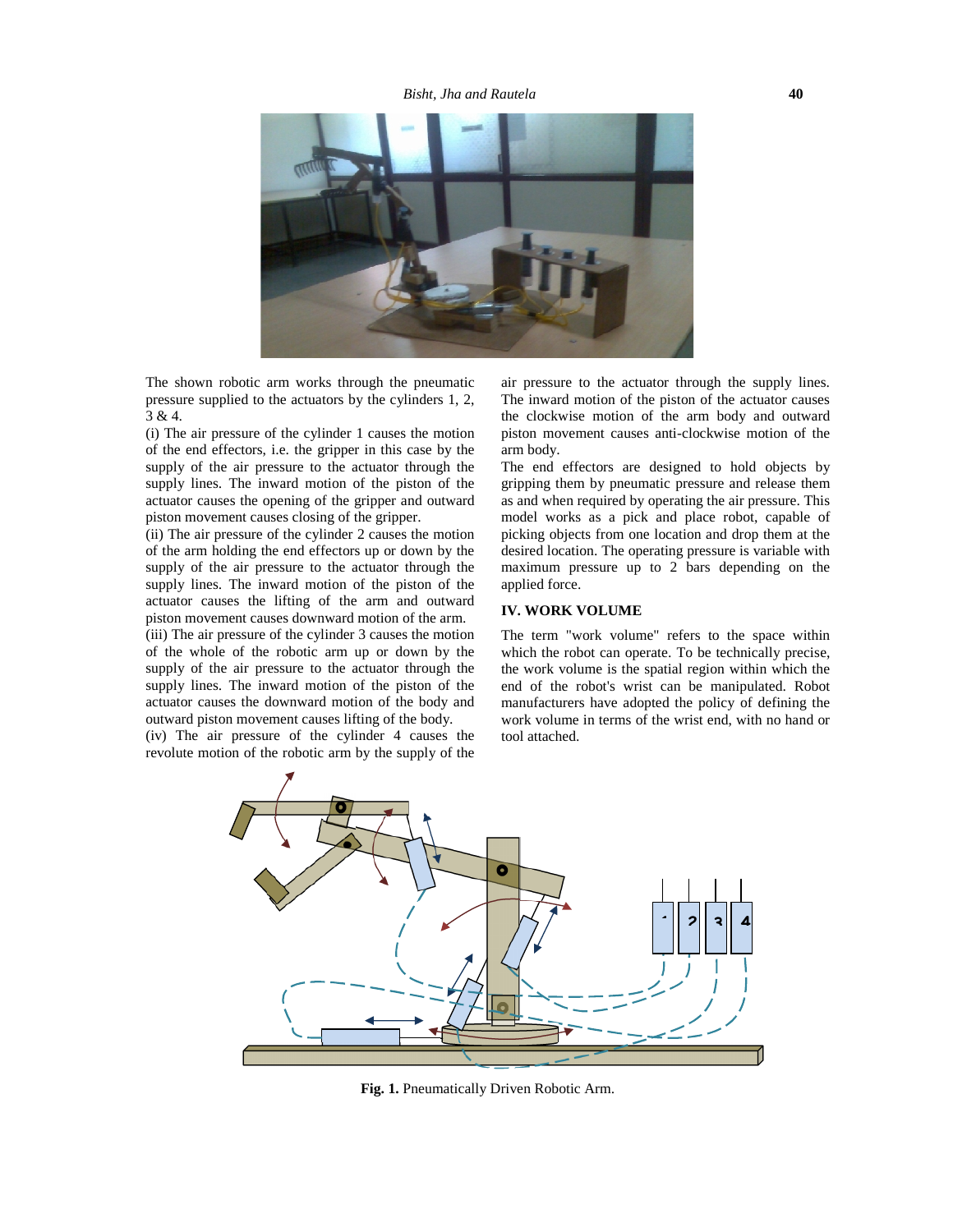The work volume of an industrial robot is determined by its physical configuration, size, and the limits of its arm and joint manipulations. The work volume of a Cartesian coordinate robot will be rectangular. The work volume of a cylindrical coordinate robot will be cylindrical. A polar coordinate configuration will generate a work volume which is a partial sphere.

The work volume of a jointed arm robot will be somewhat irregular, the outer reaches generally resembling a partial sphere. Robot manufacturers usually show a diagram of the particular model's work volume in their marketing literature, providing a top view and side view with dimensions of the robot's motion envelope.

## **LEGEND**



**Fig. 2.** List of Symbols used.

#### **V. RESULT AND CONCLUSION**

There are several benefits of using a robot with the following parameters:

**Work Volume of Our Robot.**

| -1. | Volume Type: Cylindrical (Quarter)                                          |
|-----|-----------------------------------------------------------------------------|
| 2.  | $R_{\min}$ = 45 cm, $R_{\max}$ = 52cm                                       |
| 3.  | Vertical Reach ( $H_{max}$ ) = 52 cm, Vertical stroke ( $H_{min}$ ) = 16 cm |
| 4.  | Swivel angle $= 90^{\circ}$ (approx.)                                       |
|     | $H = V$ ertical Reach-Vertical Stroke                                       |
| 6.  | Work volume = $*(R_{max}^{\prime\prime}2-R_{min}^{\prime\prime\prime})*H$   |
| 7   | Work Volume $= 19188.54$ Cubic Cm                                           |
|     |                                                                             |

The amount of force exerted by pneumatic cylinders decides the lifting and dropping of an object. The robot has a cylindrical work configuration with a maximum vertical reach of 52 cm and vertical stroke of 16 cm. The swivel angle is 90°. The calculated work volume is 19188.54 Cubic Cm.

## **REFERENCES**

[1] Rongjie Kang, David T Branson, Tianjiang Zheng. Emanuele Guglielmino1 and Darwin G Caldwell1Design, modeling and control of a

pneumatically actuated manipulator inspired by biological continuum structures,

[2] An anthropomorphic robot arm driven by artificial muscles using a variable structure control, Hamerlain, M. ; Lab. de Robotique et d''Intelligence Artificielle, Alger, Algeria, Intelligent Robots and Systems 95. 'Human Robot Interaction and Cooperative Robots', *Proceedings. 1995 IEEE/RSJ International Conference on* (Volume:1).

[3] Technical guide of the soft Arm, 1985.